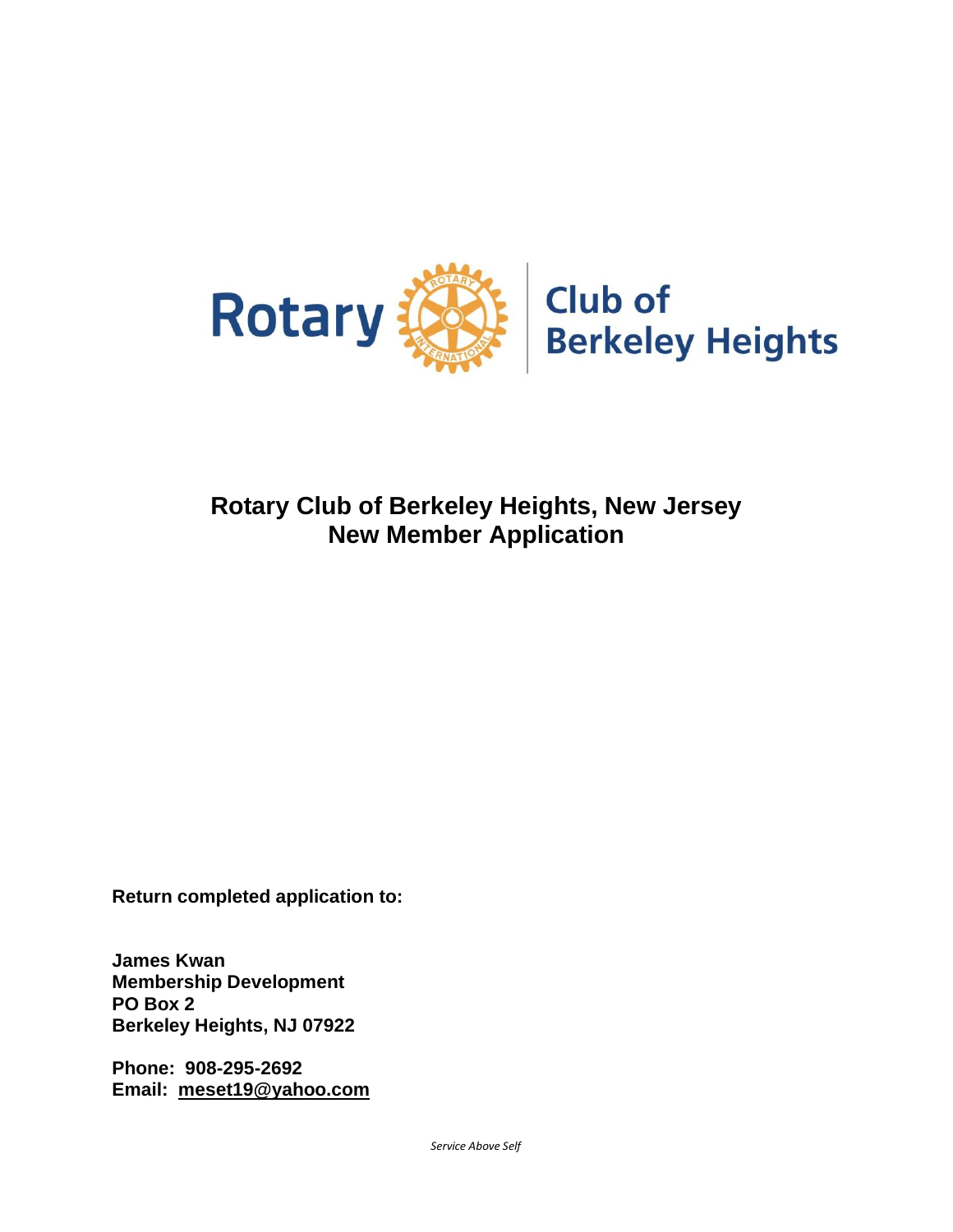

## Rotary Club of Berkeley Heights New Member Application

PLEASE PRINT CLEARLY

| Personal Information:                   | Date:                                                                                                                                                                                                                                                                               |
|-----------------------------------------|-------------------------------------------------------------------------------------------------------------------------------------------------------------------------------------------------------------------------------------------------------------------------------------|
| Prefix:                                 |                                                                                                                                                                                                                                                                                     |
| Formal First Name:                      |                                                                                                                                                                                                                                                                                     |
| Nickname:                               |                                                                                                                                                                                                                                                                                     |
| Middle Initial:                         |                                                                                                                                                                                                                                                                                     |
| Last Name:                              |                                                                                                                                                                                                                                                                                     |
| Suffix:                                 |                                                                                                                                                                                                                                                                                     |
| Home Address:                           |                                                                                                                                                                                                                                                                                     |
| Home City, State, Zip:                  |                                                                                                                                                                                                                                                                                     |
| Home Email Address:                     |                                                                                                                                                                                                                                                                                     |
| Home Phone:                             | <u> 1989 - Johann John Stein, markin fan it ferskearre fan it ferskearre fan it ferskearre fan it ferskearre fan i</u>                                                                                                                                                              |
| Cell Phone:                             |                                                                                                                                                                                                                                                                                     |
| <b>Business Information:</b>            |                                                                                                                                                                                                                                                                                     |
| <b>Business Name:</b>                   |                                                                                                                                                                                                                                                                                     |
|                                         |                                                                                                                                                                                                                                                                                     |
| <b>Business Address:</b>                |                                                                                                                                                                                                                                                                                     |
| Business City, State, Zip:              |                                                                                                                                                                                                                                                                                     |
| Position/Title:                         |                                                                                                                                                                                                                                                                                     |
| <b>Business Email Address:</b>          |                                                                                                                                                                                                                                                                                     |
| <b>Business Phone:</b>                  |                                                                                                                                                                                                                                                                                     |
| <b>Business Fax:</b>                    |                                                                                                                                                                                                                                                                                     |
| Preferences:                            |                                                                                                                                                                                                                                                                                     |
| Primary Phone Number:                   | Home: $\bigcirc$<br>Business: $\bigcirc$<br>$Cell:$ $\bigcirc$                                                                                                                                                                                                                      |
| Primary Email Address:                  | Home: $\bigcirc$<br>Business: $\bigcirc$                                                                                                                                                                                                                                            |
| <b>Primary Mailing Address:</b>         | Business: $\bigcirc$<br>Home: $\bigcirc$                                                                                                                                                                                                                                            |
|                                         | The Rotary Club of Berkeley Heights has three monthly meetings:<br>The second and fourth Wednesdays at 12:15p to 1:30p at the Chimney Rock Inn, 342 Valley Road, Gillette, NJ and<br>the third Wednesday at 8a to 9a at the Berkeley Heights VFW, 15 Locust Ave., Berkeley Heights. |
| Other:                                  |                                                                                                                                                                                                                                                                                     |
| Do you have a Club Sponsor?             | $No$ $\circ$<br>Yes $\bigcirc$                                                                                                                                                                                                                                                      |
| Have you previously belonged to Rotary? |                                                                                                                                                                                                                                                                                     |
| Yes ○ No ○ If Yes, When/Where?          |                                                                                                                                                                                                                                                                                     |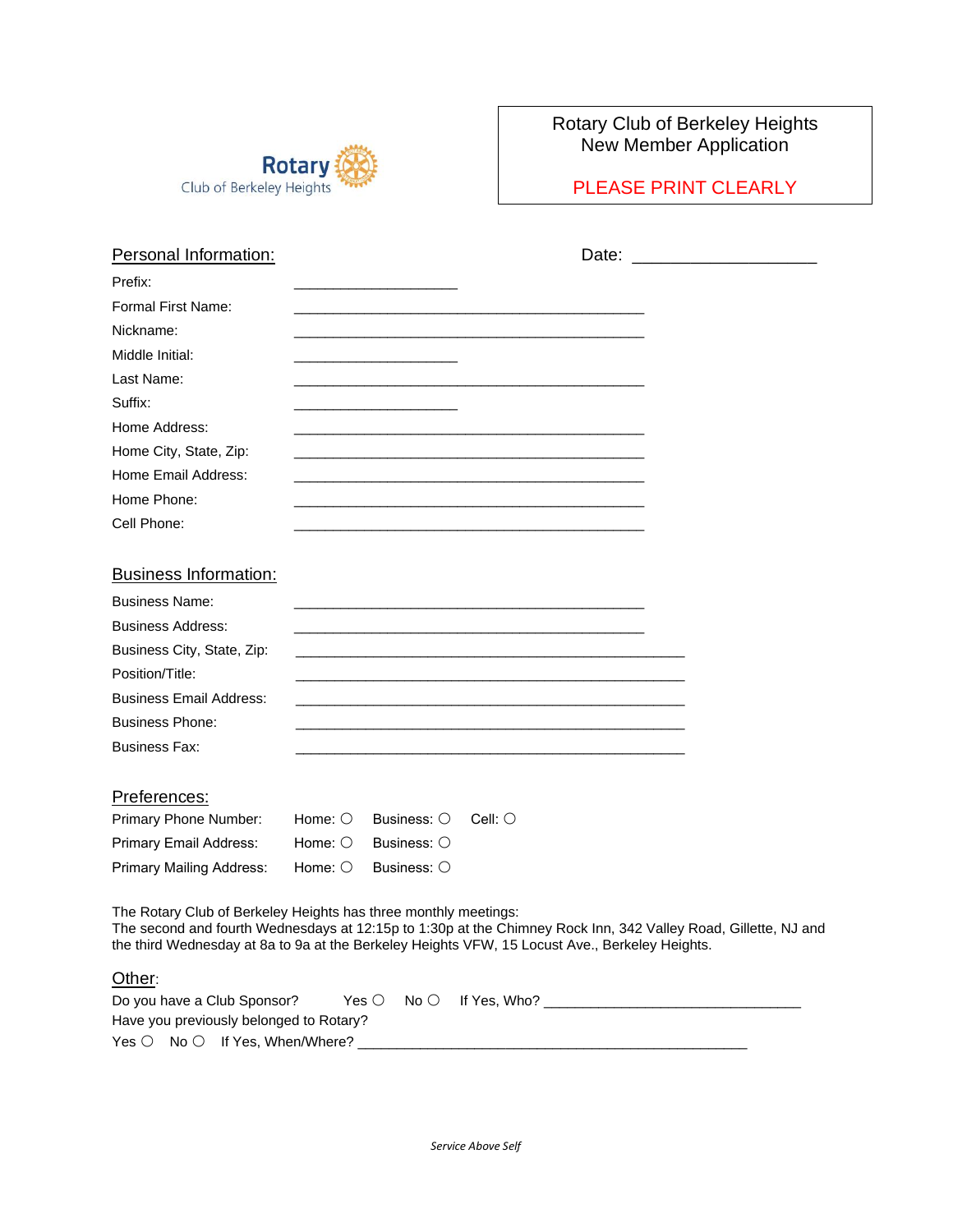| <b>Marital Status:</b>                                                                       |                     |                                                                                                                                                                                                                                                                                                                                                                         |  |                                                                                                                      |  |
|----------------------------------------------------------------------------------------------|---------------------|-------------------------------------------------------------------------------------------------------------------------------------------------------------------------------------------------------------------------------------------------------------------------------------------------------------------------------------------------------------------------|--|----------------------------------------------------------------------------------------------------------------------|--|
| Single $\bigcirc$<br>Married $\bigcirc$                                                      | Divorced $\bigcirc$ | Widow(er) $\circlearrowright$                                                                                                                                                                                                                                                                                                                                           |  |                                                                                                                      |  |
| Spouse Information:                                                                          |                     |                                                                                                                                                                                                                                                                                                                                                                         |  |                                                                                                                      |  |
|                                                                                              |                     |                                                                                                                                                                                                                                                                                                                                                                         |  |                                                                                                                      |  |
|                                                                                              |                     |                                                                                                                                                                                                                                                                                                                                                                         |  |                                                                                                                      |  |
| <b>Important Dates:</b>                                                                      |                     |                                                                                                                                                                                                                                                                                                                                                                         |  |                                                                                                                      |  |
| <b>Applicant Birth Date:</b>                                                                 |                     |                                                                                                                                                                                                                                                                                                                                                                         |  |                                                                                                                      |  |
| Spouse Birth Date:                                                                           |                     | Month ________________ Day ________________ Year ______________                                                                                                                                                                                                                                                                                                         |  |                                                                                                                      |  |
| Wedding Anniversary Date: Month ____________ Day ___________ Year ___________                |                     |                                                                                                                                                                                                                                                                                                                                                                         |  |                                                                                                                      |  |
| Personal Information:                                                                        |                     |                                                                                                                                                                                                                                                                                                                                                                         |  |                                                                                                                      |  |
| What is your primary reason/interest in wanting to join the Rotary Club of Berkeley Heights? |                     |                                                                                                                                                                                                                                                                                                                                                                         |  |                                                                                                                      |  |
|                                                                                              |                     |                                                                                                                                                                                                                                                                                                                                                                         |  |                                                                                                                      |  |
|                                                                                              |                     |                                                                                                                                                                                                                                                                                                                                                                         |  |                                                                                                                      |  |
|                                                                                              |                     |                                                                                                                                                                                                                                                                                                                                                                         |  |                                                                                                                      |  |
|                                                                                              |                     |                                                                                                                                                                                                                                                                                                                                                                         |  |                                                                                                                      |  |
| Skills:                                                                                      |                     |                                                                                                                                                                                                                                                                                                                                                                         |  |                                                                                                                      |  |
| goals and objectives of the Club. (Check all that apply.)                                    |                     |                                                                                                                                                                                                                                                                                                                                                                         |  | Please check skills that you have and would be willing to share with the Rotary Club of Berkeley Heights to foster   |  |
| $\circlearrowright$ Leadership and Supervision                                               |                     | $\circlearrowright$ Membership Development                                                                                                                                                                                                                                                                                                                              |  | $\circlearrowright$ Club Accounting                                                                                  |  |
| $\bigcirc$ Working with Youth                                                                |                     | $\circ$ Organizing Events                                                                                                                                                                                                                                                                                                                                               |  | $\bigcirc$ Photography                                                                                               |  |
| ○ Social Networking (Facebook)                                                               |                     | $\circlearrowright$ Computers and Technology                                                                                                                                                                                                                                                                                                                            |  | ○ Website Management                                                                                                 |  |
| $\circlearrowright$ Fund Raising                                                             |                     | ○ Grant Writing                                                                                                                                                                                                                                                                                                                                                         |  | $\bigcirc$ Public Relations                                                                                          |  |
| O Other _______________________                                                              |                     | $\begin{picture}(180,10) \put(0,0){\dashbox{0.5}(10,0){ }} \put(10,0){\dashbox{0.5}(10,0){ }} \put(10,0){\dashbox{0.5}(10,0){ }} \put(10,0){\dashbox{0.5}(10,0){ }} \put(10,0){\dashbox{0.5}(10,0){ }} \put(10,0){\dashbox{0.5}(10,0){ }} \put(10,0){\dashbox{0.5}(10,0){ }} \put(10,0){\dashbox{0.5}(10,0){ }} \put(10,0){\dashbox{0.5}(10,0){ }} \put(10,0){\dashbox$ |  | Ő                                                                                                                    |  |
|                                                                                              |                     |                                                                                                                                                                                                                                                                                                                                                                         |  |                                                                                                                      |  |
| Interests:<br>apply.                                                                         |                     |                                                                                                                                                                                                                                                                                                                                                                         |  | Below is a partial list of club activities. Please check areas in which you would be willing to help. Check all that |  |
| ○ Community Service Projects                                                                 |                     | O Membership Development                                                                                                                                                                                                                                                                                                                                                |  | $\circlearrowright$ Club Accounting                                                                                  |  |
| O International Service Projects                                                             |                     | $\circ$ Organizing Social Events                                                                                                                                                                                                                                                                                                                                        |  | $\circlearrowright$ Club Newsletter                                                                                  |  |
| $\circ$ Social Media                                                                         |                     | $\circlearrowright$ Leadership and Management                                                                                                                                                                                                                                                                                                                           |  | $\bigcirc$ Working with Youth                                                                                        |  |
| $\circlearrowright$ Fund Raising                                                             |                     |                                                                                                                                                                                                                                                                                                                                                                         |  |                                                                                                                      |  |
| O I am flexible and willing to participate wherever needed                                   |                     |                                                                                                                                                                                                                                                                                                                                                                         |  |                                                                                                                      |  |
| Other:                                                                                       |                     |                                                                                                                                                                                                                                                                                                                                                                         |  |                                                                                                                      |  |
| Are you involved with any other organizations or activities?                                 |                     |                                                                                                                                                                                                                                                                                                                                                                         |  |                                                                                                                      |  |
| <b>Organization Name</b>                                                                     |                     | <b>Type of Involvement</b>                                                                                                                                                                                                                                                                                                                                              |  |                                                                                                                      |  |
|                                                                                              |                     |                                                                                                                                                                                                                                                                                                                                                                         |  |                                                                                                                      |  |
|                                                                                              |                     |                                                                                                                                                                                                                                                                                                                                                                         |  |                                                                                                                      |  |

Who do you know that might be interested in participating in Rotary? **Name** \_\_\_\_\_\_\_\_\_\_\_\_\_\_\_\_\_\_\_\_\_\_\_\_\_\_\_\_\_\_\_\_\_\_\_\_\_\_\_\_\_\_\_\_\_\_

\_\_\_\_\_\_\_\_\_\_\_\_\_\_\_\_\_\_\_\_\_\_\_\_\_\_\_\_\_\_\_\_\_\_\_\_\_\_\_\_\_\_\_\_\_\_